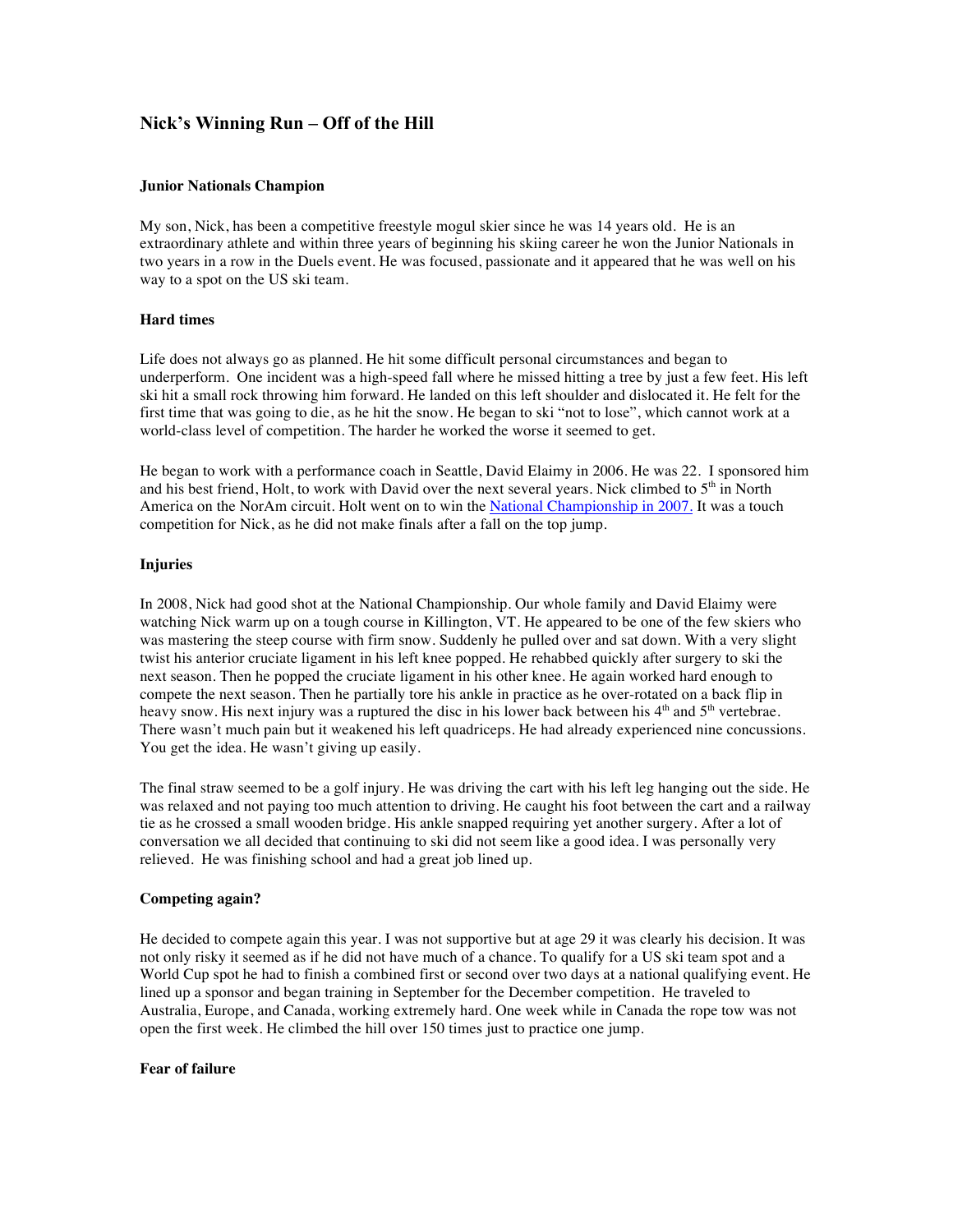But another major problem had evolved in addition to his injuries. He had lost his consistency and every year would ski poorly under the pressure of the national qualifying competition. It became a head-trip and even the pattern of failure became predictable. His top jump was an impressive backflip with a full twist and he would ski a great top 2/3 of the run. On the bottom jump he would over-rotate, sit back just a little, and immediately be out of the competition. Three years in a row it was the same mistake. It did not seem to matter how many times he practiced the jump or how well he did in the warm-up runs. He was not laying down winning runs under pressure. He only had the first two runs of the season to finish in the top two and that was it.

It is always tricky when giving your children advice when they have not asked for it. Although Nick is mentioned throughout my book, *Back in Control,* he hasn't quite gotten around to reading it. (Nor has my wife or daughter). I suggested that he engage with the negative writing exercises last summer, which is the foundation of the DOCC project. It is the tool that begins to break up the cycle of negative thinking. He politely listened without a response but actually begun to implement it. He had also done the Hoffman process a few years earlier and had continued to use some of the visualization and somatic tools.

### **Selections 2013**

Every December the national qualifying event is called "Selections". The top two finishers are guaranteed spots on the US ski team. This year it was held in Winter Park, CO. It is a two-day event held on Thursday and Saturday.

On the first day of competition he qualified  $13<sup>th</sup>$  out of a field of 75. As the top 16 skiers get a second run he made finals. There is no carry-over from the first run and he finished  $6<sup>th</sup>$ , which kept him in the hunt for a top-two finish.

On Saturday he qualified  $11<sup>th</sup>$ . It was an excellent accomplishment and was a great run. But anything less than a first or second on the final run was not going to cut it. On the finals run he missed a first place finish by one hundredth of a point. He did it. He skied the run of his life under intense pressure.

They took the top six skiers for a "super finals" and he did it again – he finished second by the smallest of margins.

#### **Making the US Ski Team-Not**

For all of us that have watched him compete it is hard to describe how great it was to see him pull this off after years of so much focused effort. His overall standing for the two days was 3<sup>rd</sup>. It wasn't quite a guarantee but often a  $3<sup>rd</sup>$  spot opens up on the US ski team and he had clearly elevated his game. A  $3<sup>rd</sup>$  spot did open up. But they gave it to someone else who he had soundly beaten.

Five years ago he would have been out of his mind for weeks. Making the US ski team had consumed him for over half of his life. And he was upset – for about a day. By the time he told me a few days later he had let it go and had enjoyed a wonderful holiday with his girlfriend and friends. I flew over the next weekend to ski with him and he really had moved on. We had a great few days together. The elephant's noose

I asked him how he had raised his level of skiing to almost winning the event. That is when he told me he had been doing a lot of the negative writing and throwing it away. I was surprised and pleased that my son had actually listened to his father's advice. He had increased the writing a lot during the competition week. A friend of mine asked him about the **Hoffman process**. Nick started thinking about the events and reminisced that he actually had used many of the Hoffman tools during the competition.